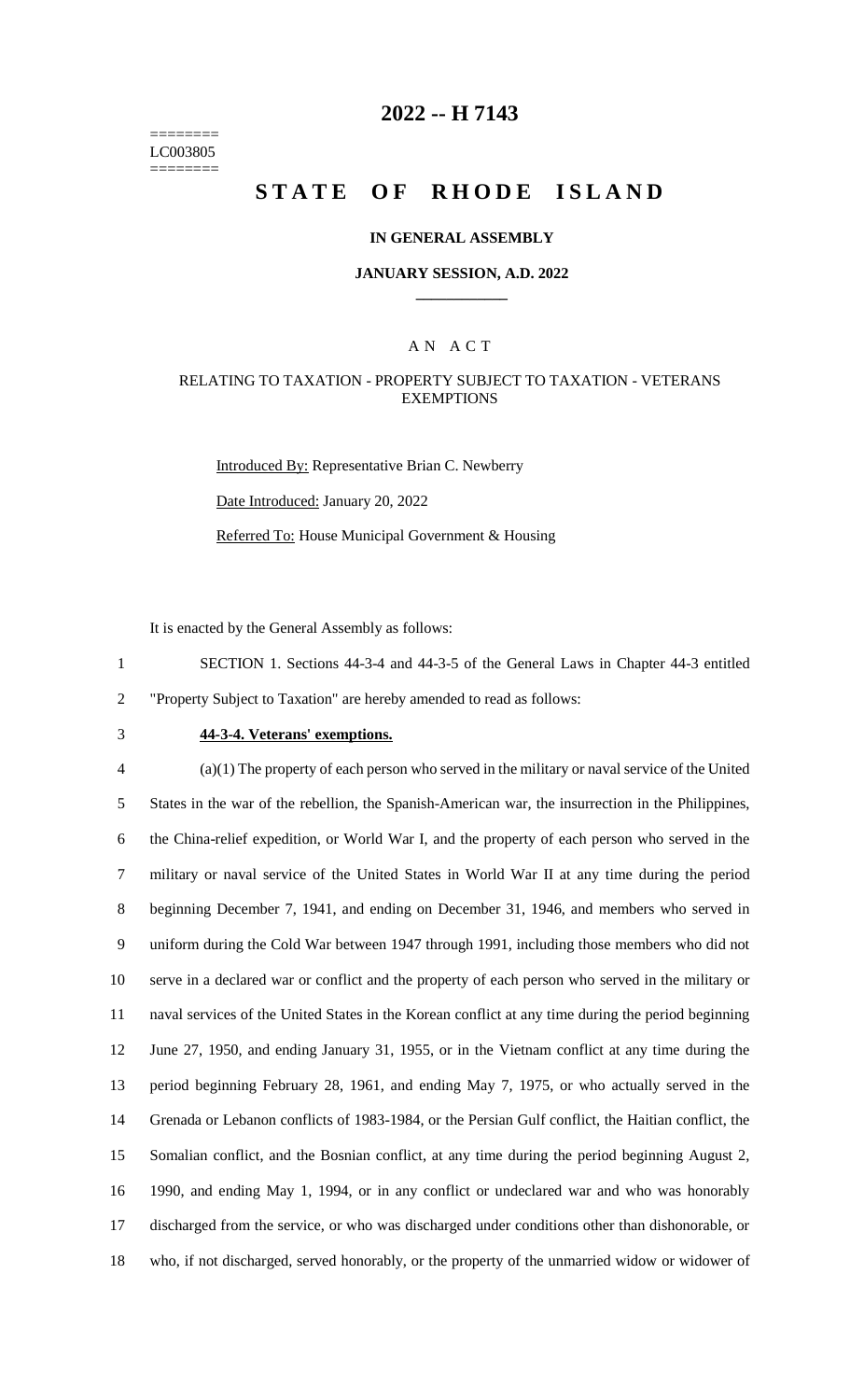- 1 that person, is exempted from taxation to the amount of one thousand dollars (\$1,000), except in:
- 

2 (i) Burrillville, where the exemption is four thousand dollars (\$4,000);

 (ii) Cumberland, where the town council may, by ordinance, provide for an exemption of a maximum of twenty-three thousand seven hundred seventy-two dollars (\$23,772);

(iii) Cranston, where the exemption shall not exceed three thousand dollars (\$3,000);

- (iv) Jamestown, where the town council may, by ordinance, provide for a tax credit or exemption to any veteran of the United States armed services regardless of their qualified service dates, who was honorably discharged or who was discharged under conditions other than dishonorable;
- (v) Lincoln, where the exemption shall not exceed ten thousand dollars (\$10,000); and where the town council may also provide for a real estate tax exemption not exceeding ten thousand dollars (\$10,000) for those honorably discharged active duty veterans who served in Operation Desert Storm;

(vi) Newport, where the exemption is four thousand dollars (\$4,000);

 (vii) New Shoreham, where the town council may, by ordinance, provide for an exemption 16 of a maximum of thirty-six thousand four hundred fifty dollars (\$36,450);

(viii) North Kingstown, where the exemption is ten thousand dollars (\$10,000);

 (ix) North Providence, where the town council may, by ordinance, provide for an exemption of a maximum of five thousand dollars (\$5,000);

 (x) [As amended by P.L. 2015, ch. 168, § 1 ]. Smithfield, where the exemption is ten 21 thousand dollars (\$10,000);

 (x) [As amended by P.L. 2015, ch. 179, § 1 ]. Smithfield, where the exemption is four thousand dollars (\$4,000). Provided, effective July 1, 2016, the Smithfield town council may, by ordinance, provide for an exemption of a maximum of ten thousand dollars (\$10,000);

 (xi) Warren, where the exemption shall not exceed five thousand five hundred dollars (\$5,500) on motor vehicles, or ten thousand one hundred seventy-five dollars (\$10,175) on real property;

 (xii) Westerly, where the town council may, by ordinance, provide an exemption of the total value of the veterans' real and personal property to a maximum of forty thousand five hundred dollars (\$40,500);

 (xiii) Barrington, where the town council may, by ordinance, provide for an exemption of six thousand dollars (\$6,000) for real property;

(xiv) Exeter, where the exemption is five thousand dollars (\$5,000);

(xv) Glocester, where the exemption shall not exceed thirty thousand dollars (\$30,000);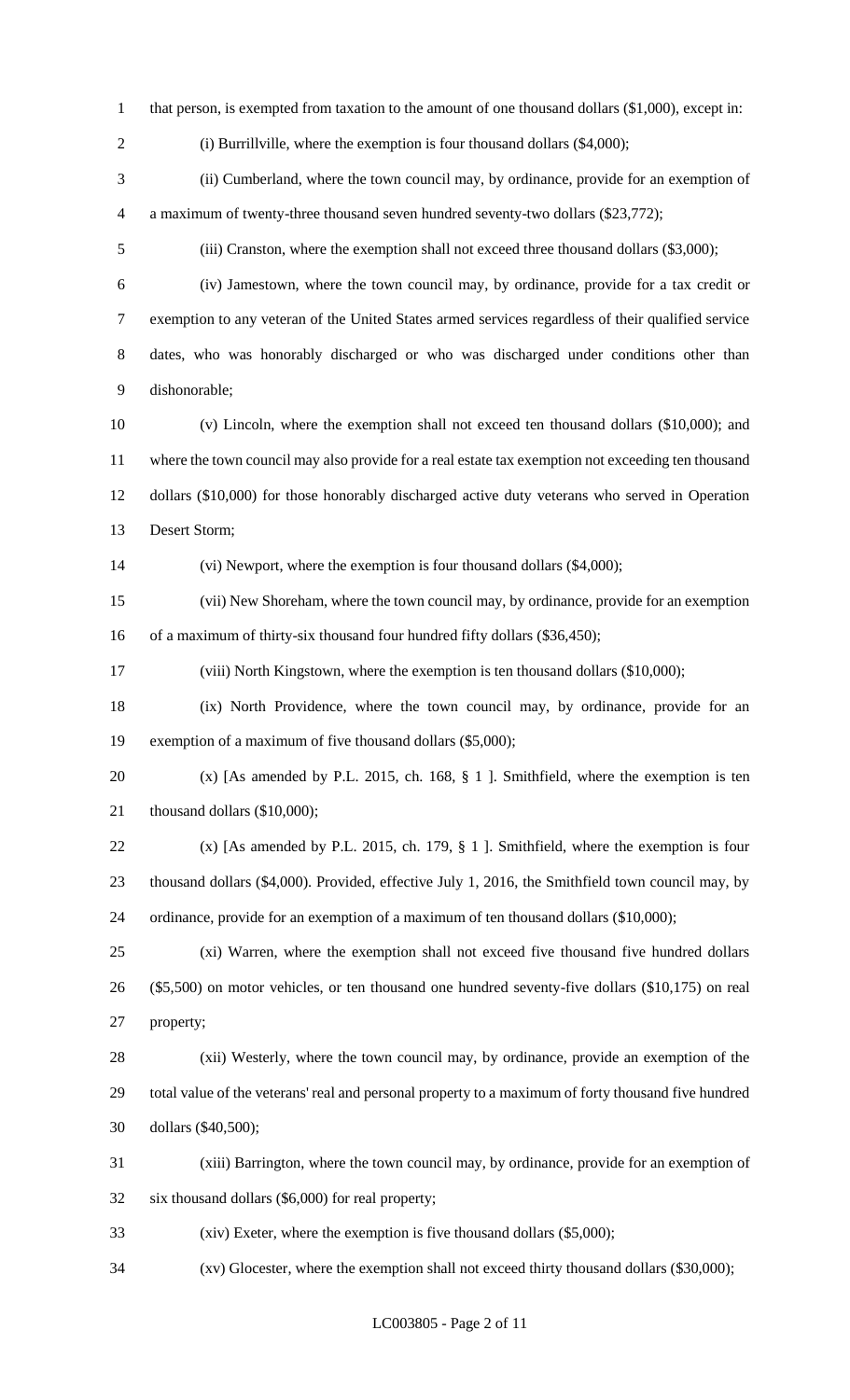- (xvi) West Warwick, where the city council may, by ordinance, provide for an exemption of up to ten thousand dollars (\$10,000);
- (xvii) Warwick, where the city council may, by ordinance, provide for an exemption of a maximum of four thousand dollars (\$4,000);

 (xviii) [As added by P.L. 2016, ch. 238, § 1 ]. Charlestown, where the town council may, by ordinance, provide for an additional exemption to any veteran of the United States armed services, regardless of the veteran's qualified service dates, who was honorably discharged, or to the unmarried widow or widower of that person who is not currently receiving this statutory exemption;

 (xix) [As added by P.L. 2016, ch. 268, § 1 ]. Charlestown, where the town council may, by ordinance, provide for an additional tax credit to any veteran of the United States armed services, regardless of the veteran's qualified service dates, who was honorably discharged, or to the unmarried widow or widower of that person who is not currently receiving this statutory exemption; (xx) Narragansett, where the town council may, by ordinance, provide for an exemption of a maximum of twenty thousand dollars (\$20,000) from the assessed value of real property, or 16 twelve thousand dollars (\$12,000) from the assessed value of a motor vehicle; and

 (xxi) Tiverton, where the town council may provide, by ordinance as may be amended from 18 time to time, a tax credit of two hundred dollars (\$200) or greater.; and

 (xxii) North Smithfield, where the town council may provide, by ordinance, as may be 20 amended from time to time, a tax dollar credit reduction of three hundred and fifty dollars (\$350) 21 or greater to any veteran as defined in  $\S$  44-3-4(a)(1), or a tax dollar credit reduction of two hundred 22 dollars (\$200) or greater to the unmarried widow or widower of any veteran as defined in § 44-3-

23  $4 (a)(1)$ .

 (2) The exemption is applied to the property in the municipality where the person resides, and if there is not sufficient property to exhaust the exemption, the person may claim the balance in any other city or town where the person may own property; provided, that the exemption is not allowed in favor of any person who is not a legal resident of the state, or unless the person entitled to the exemption has presented to the assessors, on or before the last day on which sworn statements may be filed with the assessors for the year for which exemption is claimed, evidence that he or she is entitled, which evidence shall stand so long as his or her legal residence remains unchanged; provided, however, that in the town of South Kingstown, the person entitled to the exemption shall present to the assessors, at least five (5) days prior to the certification of the tax roll, evidence that he or she is entitled to the exemption; and, provided, further, that the exemption provided for in this subdivision to the extent that it applies in any city or town, shall be applied in full to the total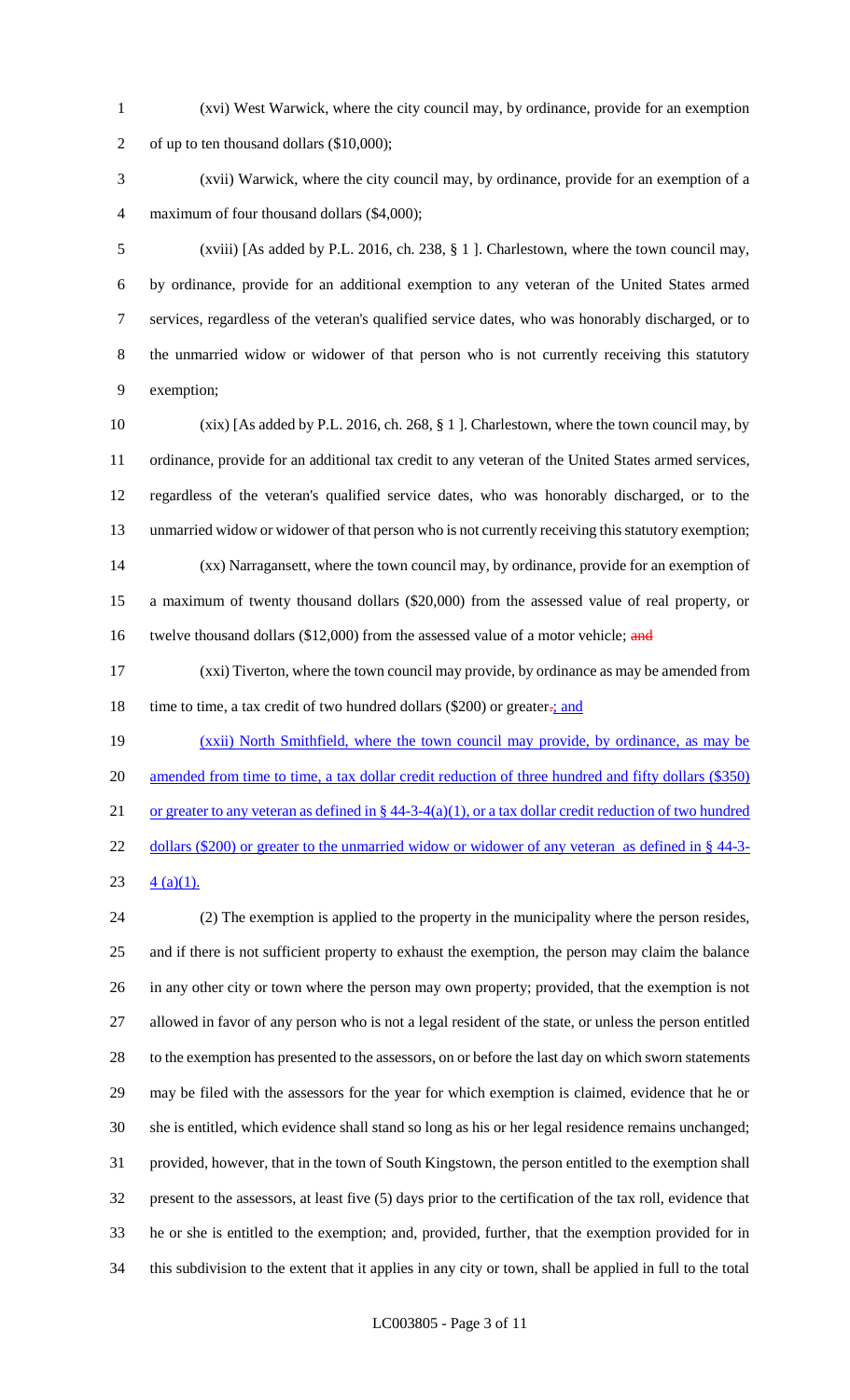value of the person's real and tangible personal property located in the city or town; and, provided,

2 that there is an additional exemption from taxation in the amount of one thousand dollars (\$1,000),

except in:

- (i) Central Falls, where the city council may, by ordinance, provide for an exemption of a maximum of seven thousand five hundred dollars (\$7,500);
- (ii) Cranston, where the exemption shall not exceed three thousand dollars (\$3,000);
- (iii) Cumberland, where the town council may, by ordinance, provide for an exemption of

a maximum of twenty-two thousand five hundred dollars (\$22,500);

- (iv) Lincoln, where the exemption shall not exceed ten thousand dollars (\$10,000);
- (v) Newport, where the exemption is four thousand dollars (\$4,000);
- (vi) New Shoreham, where the town council may, by ordinance, provide for an exemption of a maximum of thirty-six thousand four hundred fifty dollars (\$36,450);
- (vii) North Providence, where the town council may, by ordinance, provide for an exemption of a maximum of five thousand dollars (\$5,000);
- (viii) Smithfield, where the exemption is four thousand dollars (\$4,000);
- (ix) Warren, where the exemption shall not exceed eleven thousand dollars (\$11,000);
- (x) Barrington, where the town council may, by ordinance, provide for an exemption of six thousand dollars (\$6,000) for real property; of the property of every honorably discharged veteran of World War I or World War II, Korean or Vietnam, Grenada or Lebanon conflicts, the Persian Gulf conflict, the Haitian conflict, the Somalian conflict and the Bosnian conflict at any time during the period beginning August 2, 1990, and ending May 1, 1994, or in any conflict or undeclared war who is determined by the Veterans Administration of the United States of America to be totally disabled through service-connected disability and who presents to the assessors a certificate from the veterans administration that the person is totally disabled, which certificate remains effectual so long as the total disability continues;
- (xi) Charlestown, where the town council may, by ordinance, create a tax dollar credit reduction to replace the tax assessment exemption, as so stated in all sections herein; and
- (xii) Jamestown, where the town council may, by ordinance, provide for an exemption to any veteran of the United States armed services regardless of their qualified service dates, who was honorably discharged or who was discharged under conditions other than dishonorable, or to the unmarried widow or widower of that person who is not currently receiving this statutory exemption. (3) Provided, that:
- (i) Burrillville may exempt real property of the totally disabled persons in the amount of six thousand dollars (\$6,000);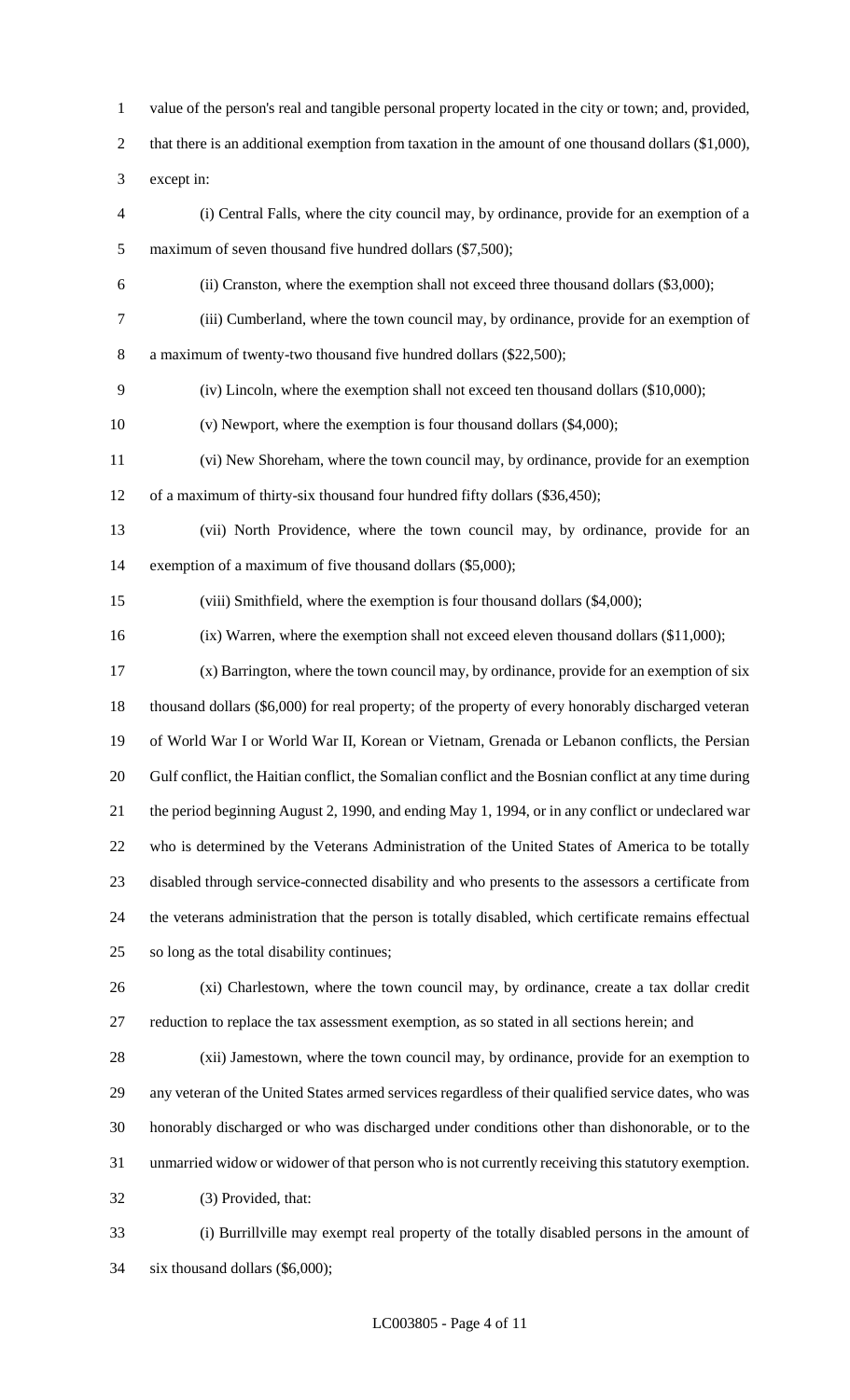(ii) Cumberland town council may, by ordinance, provide for an exemption of a maximum

of twenty-two thousand five hundred dollars (\$22,500);

- (iii) Little Compton may, by ordinance, exempt real property of each of the totally disabled persons in the amount of six thousand dollars (\$6,000);
- (iv) Middletown may exempt the real property of each of the totally disabled persons in the amount of five thousand dollars (\$5,000);
- (v) New Shoreham town council may, by ordinance, provide for an exemption of a maximum of thirty-six thousand four hundred fifty dollars (\$36,450);
- (vi) North Providence town council may, by ordinance, provide for an exemption of a maximum of five thousand dollars (\$5,000);
- (vii) The Tiverton town council may, by ordinance which may be amended from time to time, provide for a four-hundred-dollar (\$400) tax credit or greater on the real property of each of the totally disabled persons;
- (viii) West Warwick town council may exempt the real property of each of the totally disabled persons in an amount of two hundred dollars (\$200);
- (ix) Westerly town council may, by ordinance, provide for an exemption on the total value 17 of real and personal property to a maximum of forty-six thousand five hundred dollars (\$46,500); and
- (x) Jamestown, where the town council may, by ordinance, provide for an additional tax credit or exemption on real and personal property to any veteran of the United States armed services regardless of their qualified service dates, who is considered one hundred percent (100%) totally disabled through a service connected disability and who was honorably discharged or who was discharged under conditions other than dishonorable, or to the unmarried widow or widower of that person who is not currently receiving this statutory exemption.
- (4) There is an additional exemption from taxation in the town of:

 Warren, where its town council may, by ordinance, provide for an exemption not exceeding eight thousand two hundred fifty dollars (\$8,250), of the property of every honorably discharged veteran of World War I or World War II, or Vietnam, Grenada or Lebanon conflicts, the Persian Gulf conflict, the Haitian conflict, the Somalian conflict and the Bosnian conflict, at any time during the period beginning August 2, 1990, and ending May 1, 1994, or in any conflict or undeclared war who is determined by the Veterans' Administration of the United States of America to be partially disabled through a service-connected disability and who presents to the assessors a certificate that he or she is partially disabled, which certificate remains effectual so long as the partial disability continues. Provided, however, that the Barrington town council may exempt real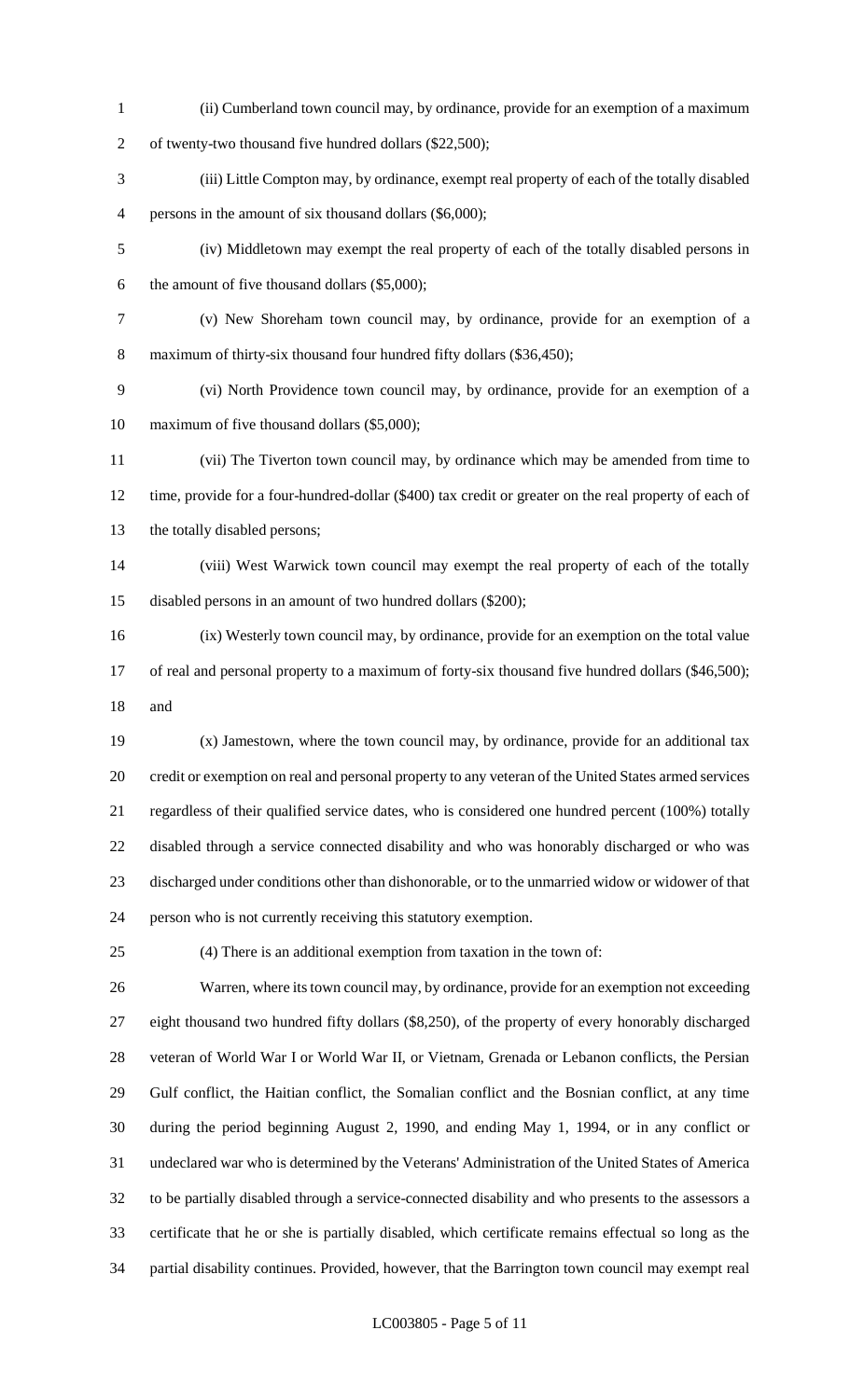1 property of each of the above named persons in the amount of three thousand dollars (\$3,000); Warwick city council may, by ordinance, exempt real property of each of the above-named persons and to any person who served in any capacity in the military or naval service during the period of time of the Persian Gulf conflict, whether or not the person served in the geographical location of 5 the conflict, in the amount of four thousand dollars (\$4,000).

 (5) Lincoln. There is an additional exemption from taxation in the town of Lincoln for the property of each person who actually served in the military or naval service of the United States in the Persian Gulf conflict and who was honorably discharged from the service, or who was discharged under conditions other than dishonorable, or who, if not discharged, served honorably, or of the unmarried widow or widower of that person. The exemption shall be determined by the 11 town council in an amount not to exceed ten thousand dollars (\$10,000).

 (b) In addition to the exemption provided in subsection (a) of this section, there is a ten- thousand dollar (\$10,000) exemption from local taxation on real property for any veteran and the unmarried widow or widower of a deceased veteran of the military or naval service of the United States who is determined, under applicable federal law by the Veterans Administration of the United States, to be totally disabled through service-connected disability and who, by reason of the disability, has received assistance in acquiring "specially adopted housing" under laws administered by the veterans' administration; provided, that the real estate is occupied as his or her domicile by the person; and, provided, that if the property is designed for occupancy by more than one family, then only that value of so much of the house as is occupied by the person as his or her domicile is exempted; and, provided, that satisfactory evidence of receipt of the assistance is furnished to the assessors except in:

(1) Cranston, where the exemption shall not exceed thirty thousand dollars (\$30,000);

 (2) Cumberland, where the town council may provide for an exemption not to exceed seven 25 thousand five hundred dollars (\$7,500);

 (3) Newport, where the exemption is ten thousand dollars (\$10,000) or ten percent (10%) of assessed valuation, whichever is greater;

 (4) New Shoreham, where the town council may, by ordinance, provide for an exemption of a maximum of thirty-six thousand four hundred fifty dollars (\$36,450);

(5) North Providence, where the town council may, by ordinance, provide for an exemption

not to exceed twelve thousand five hundred dollars (\$12,500);

 (6) Westerly, where the town council may, by ordinance, provide for an exemption of a maximum of forty thousand five hundred dollars (\$40,500);

(7) Lincoln, where the town council may, by ordinance, provide for an exemption of a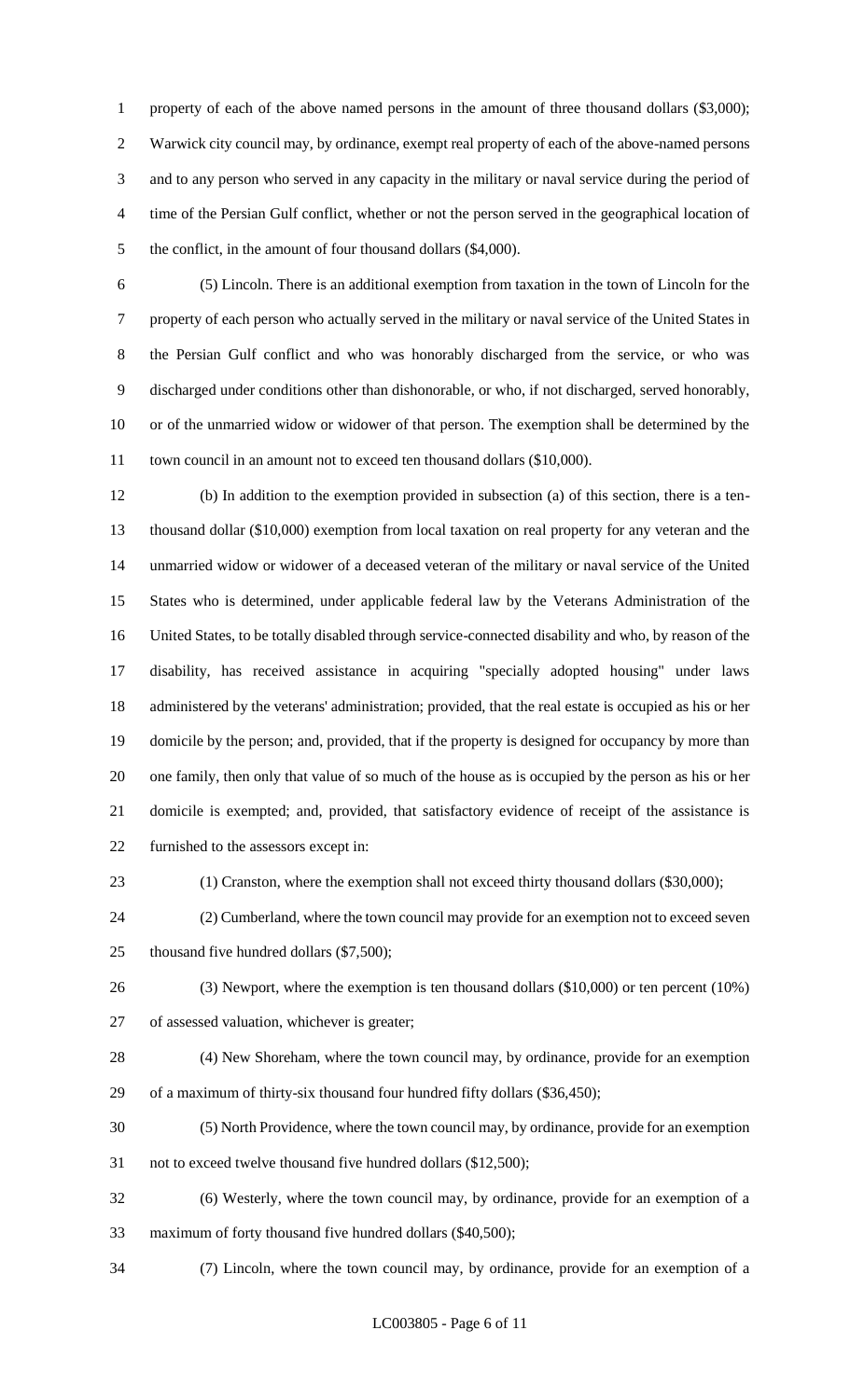- maximum of fifteen thousand dollars (\$15,000);
- (8) Narragansett, where the town council may, by ordinance, provide for an exemption of a maximum of fifty thousand dollars (\$50,000);
- (9) Tiverton, where the town council may, by ordinance, provide for a tax credit of two 5 hundred dollars (\$200) or greater, as may be amended from time to time; and
- 

 (10) Jamestown, where the town council may, by ordinance, provide for a tax credit-; and (11) North Smithfield, where the town council may, by ordinance, as may be amended from time to time, provide for a tax dollar credit reduction of three hundred and fifty dollars (\$350)

or greater.

 (c) In addition to the previously provided exemptions, any veteran of the military or naval service of the United States who is determined, under applicable federal law by the Veterans' Administration of the United States to be totally disabled through service-connected disability may, by ordinance, passed in the city or town where the veteran's property is assessed, receive a ten thousand dollar (\$10,000) exemption from local taxation on his or her property whether real or personal and if the veteran owns real property may be exempt from taxation by any fire and/or lighting district; provided, that in the town of: North Kingstown, where the amount of the exemption shall be eleven thousand dollars (\$11,000) commencing with the December 31, 2002, assessment; and for the town of Westerly, where the amount of the exemption shall be thirty-nine thousand dollars (\$39,000) commencing with the December 31, 2005, assessment; and in the town of Cumberland, where the amount of the exemption shall not exceed forty-seven thousand five hundred forty-four dollars (\$47,544); and the town of Narragansett, where the amount of the exemption shall not exceed twenty thousand dollars (\$20,000) from the assessed value of real property or twelve thousand dollars (\$12,000) from the assessed value of a motor vehicle; and in the city of Cranston, commencing with the December 31, 2016, assessment, where the exemption will not exceed two hundred fifty thousand dollars (\$250,000) and be extended to the unmarried widow or widower of such veteran, and in the town of Tiverton, where, by ordinance, a tax credit of two hundred dollars (\$200) or greater shall be applied to the qualified veteran's property assessment tax bill.

 (d) In determining whether or not a person is the widow or widower of a veteran for the purposes of this section, the remarriage of the widow or widower shall not bar the furnishing of the benefits of the section if the remarriage is void, has been terminated by death, or has been annulled or dissolved by a court of competent jurisdiction.

 (e) In addition to the previously provided exemptions, there may by ordinance passed in the city or town where the person's property is assessed, be an additional fifteen thousand dollars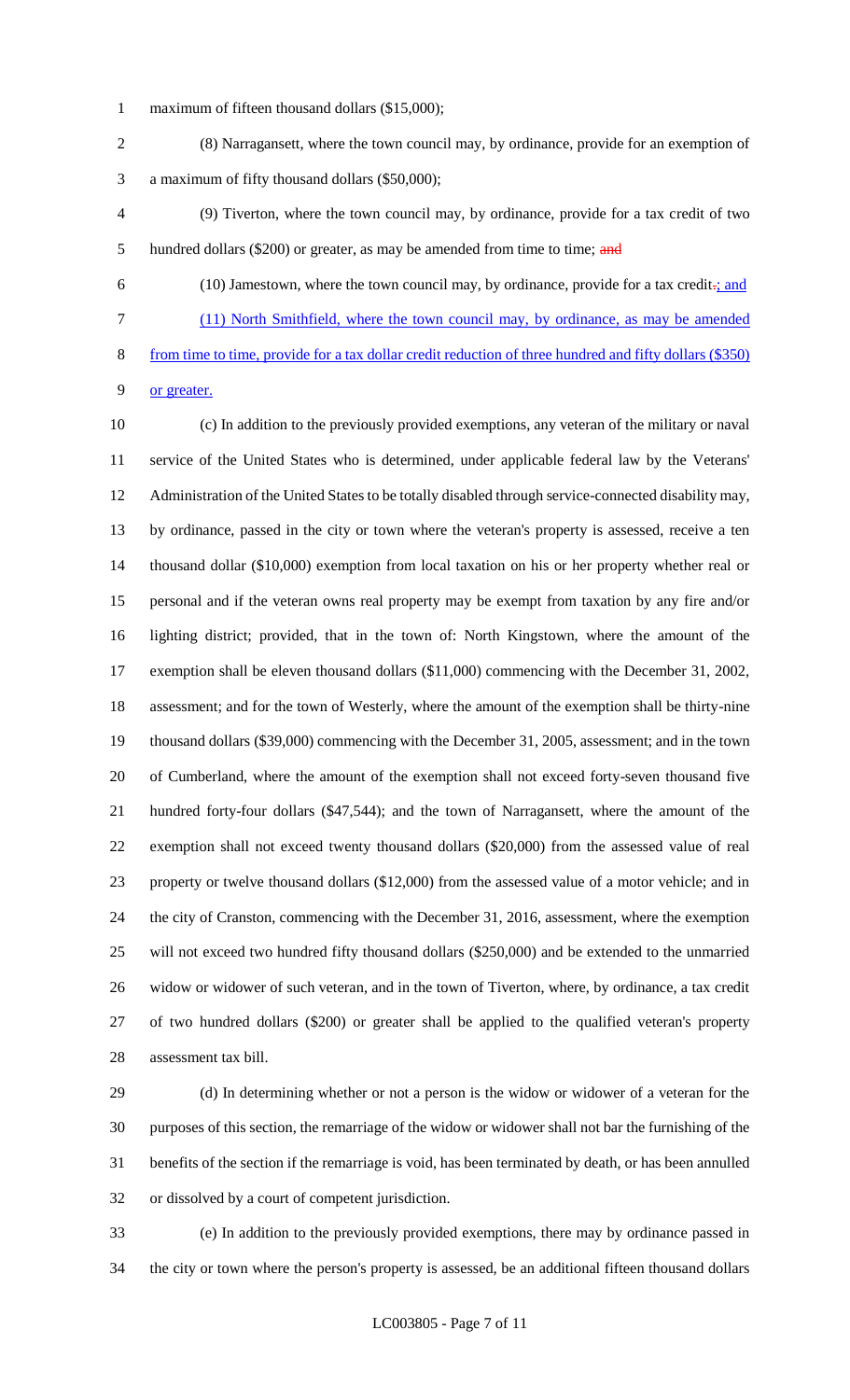(\$15,000) exemption from local taxation on real and personal property for any veteran of military or naval service of the United States or the unmarried widow or widower of person who has been or shall be classified as, or determined to be, a prisoner of war by the Veterans' Administration of the United States, except in:

- (1) Westerly, where the town council may, by ordinance, provide for an exemption of a maximum of sixty-eight thousand dollars (\$68,000);
- (2) Cumberland, where the town council may by ordinance provide for an exemption of a 8 maximum of forty-seven thousand five hundred forty-four dollars (\$47,544);

 (3) Narragansett, where the town council may, by ordinance, provide for an exemption of a maximum of forty thousand dollars (\$40,000);

 (4) Tiverton, where the town council may, by ordinance, provide for a tax credit of six 12 hundred dollars (\$600) or greater; and

- (5) Jamestown, where the town council may, by ordinance, provide for an exemption 14 greater than fifteen thousand dollars (\$15,000) of value or a tax credit that would offer an equivalent 15 relief or benefit<sub>-j</sub> and
- (6) North Smithfield, where the town council may, by ordinance, as may be amended from 17 time to time, provide for a tax dollar credit reduction of three hundred and fifty dollars (\$350) or

greater.

 (f) Cities and towns granting exemptions under this section shall use the eligibility dates specified in this section.

 (g) The several cities and towns not previously authorized to provide an exemption for those veterans who actually served in the Persian Gulf conflict may provide that exemption in the amount authorized in this section for veterans of other recognized conflicts.

 (h) Bristol, where the town council of Bristol may, by ordinance, provide for an exemption for any veteran and the unmarried widow or widower of a deceased veteran of military or naval service of the United States who is determined, under applicable federal law by the Veterans' Administration of the United States to be partially disabled through service-connected disability.

 (i) In addition to the previously provided exemption, any veteran who is discharged from the military or naval service of the United States under conditions other than dishonorable, or an officer who is honorably separated from military or naval service, who is determined, under applicable federal law by the Veterans Administration of the United States to be totally and permanently disabled through a service-connected disability, who owns a specially adapted homestead that has been acquired or modified with the assistance of a special adaptive housing grant from the Veteran's Administration and that meets Veteran's Administration and Americans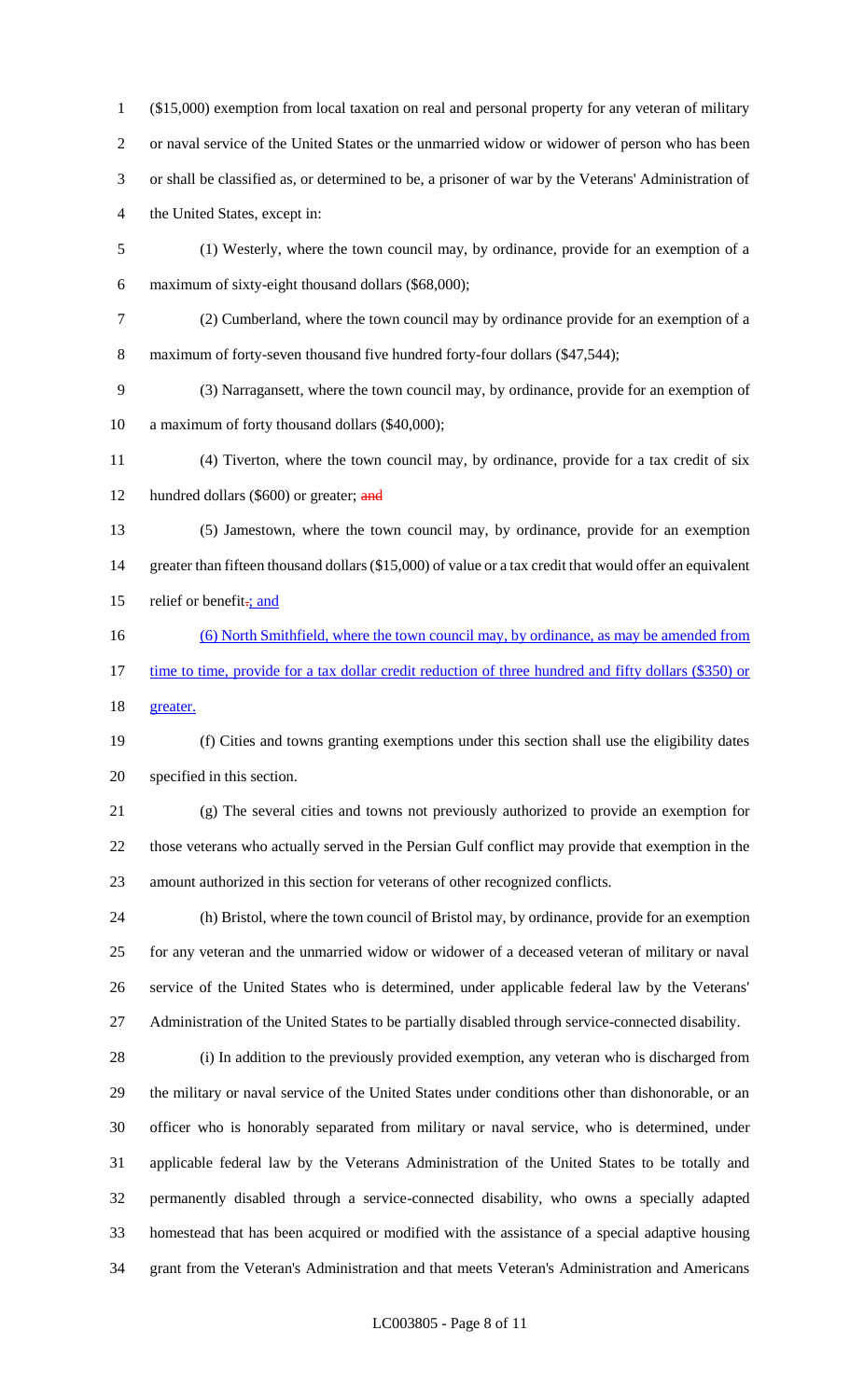with disability act guidelines from adaptive housing or that has been acquired or modified using proceeds from the sale of any previous homestead that was acquired with the assistance of a special adaptive housing grant from the veteran's administration, the person or the person's surviving spouse is exempt from all taxation on the homestead. Provided, that in the town of Westerly where the amount of the above referenced exemption shall be forty-six thousand five hundred dollars (\$46,500).

 (j) The town of Coventry may provide, by ordinance, a one-thousand-dollar (\$1,000) exemption for any person who is an active member of the armed forces of the United States.

 (k) The town of Scituate may provide, by ordinance, in lieu of a tax exemption that grants to all disabled veterans with a one hundred percent (100%) service-connected disability, a tax credit 11 in an amount to be determined from time to time by the town council.

### **44-3-5. Gold star parents' exemption.**

 (a) The property of every person whose son or daughter has served with the armed forces of the United States of America and has lost his or her life as a result of his or her service with the armed forces of the United States of America, providing the death was determined to be in the line of duty, shall be exempted from taxation to the amount of three thousand dollars (\$3,000) in accordance with similar provisions of § 44-3-4 applying to honorably discharged veterans of the armed forces; provided, that there shall be but one exemption granted where both parents of the deceased son or daughter are living; provided:

 (1) Cranston. The city of Cranston may provide, by ordinance, an exemption from taxation 21 not to exceed forty-five hundred dollars (\$4,500);

 (2) Warren. The town of Warren may provide, by ordinance, an exemption from taxation not to exceed nine thousand seven hundred eighty-three dollars (\$9,783);

 (3) Cumberland. The town of Cumberland may provide, by ordinance, an exemption not to exceed twenty-three thousand seven hundred seventy-two dollars (\$23,772) for persons receiving a gold star exemption;

 (4) North Providence. The town of North Providence may provide, by ordinance, an exemption not to exceed five thousand dollars (\$5,000) for persons receiving a gold star exemption;

 (5) Smithfield. The town of Smithfield may provide, by ordinance, an exemption not to exceed six thousand dollars (\$6,000) for persons receiving a gold star exemption;

 (6) Westerly. The town of Westerly may provide, by ordinance, an exemption on the total value of real and personal property not to exceed forty-six thousand five hundred dollars (\$46,500); (7) Barrington. The town of Barrington may provide, by ordinance, an exemption not to

exceed six thousand dollars (\$6,000) for real property for persons receiving a gold star exemption;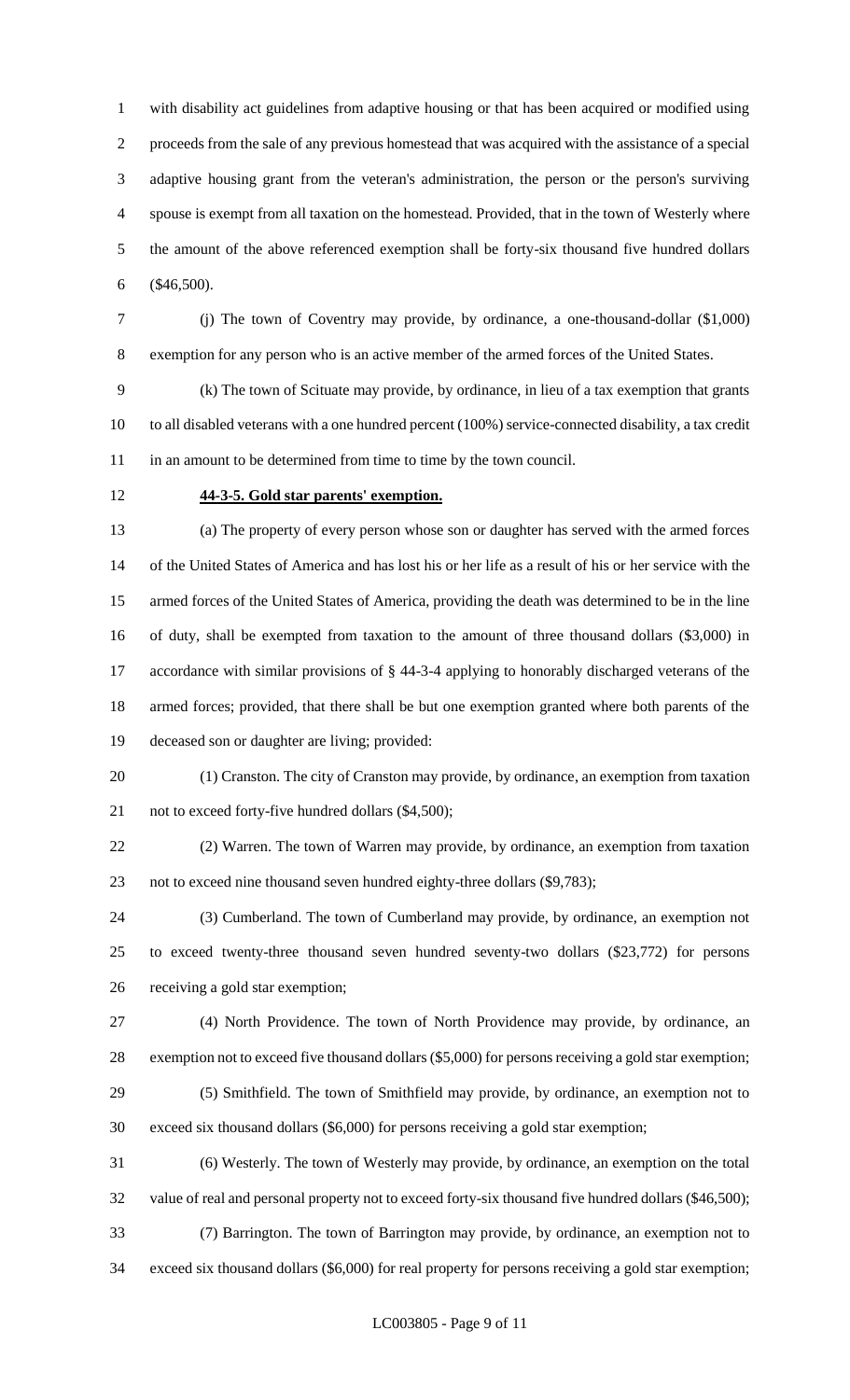- (8) Jamestown. The town of Jamestown may provide, by ordinance, an exemption on the 2 total value of real and personal property not to exceed five thousand dollars (\$5,000);
- (9) Lincoln. The town of Lincoln may provide, by ordinance, an exemption not to exceed five thousand dollars (\$5,000) for persons receiving a gold star exemption;
- (10) West Warwick. The town of West Warwick may provide, by ordinance, an exemption not to exceed two hundred twenty-five dollars (\$225) for persons receiving a gold star exemption; (11) Narragansett. The town of Narragansett may provide, by ordinance, an exemption not to exceed twenty thousand dollars (\$20,000) from the assessed value of real property, or twelve thousand dollars (\$12,000) from the assessed value of a motor vehicle, for persons receiving a gold
- star exemption;
- (12) Tiverton. The town of Tiverton may provide, by ordinance, a tax credit of one hundred 12 twenty dollars (\$120) or greater for persons receiving a gold star exemption; and
- (13) Charlestown. The town of Charlestown may provide, by ordinance, a tax dollar credit 14 reduction for persons receiving a gold star exemption-; and
- (14) North Smithfield. The town council may, by ordinance, as may be amended from time
- 16 to time, provide for a tax dollar credit reduction of three hundred and fifty dollars (\$350) or greater
- 17 for persons receiving a gold star exemption.

 (b) The adjustment shall be made to reflect the same monetary savings that appeared on the property tax bill that existed for the year prior to reevaluation of the real property. If any provision of this section is held invalid, the remainder of this section and the application of its provisions shall not be affected by that invalidity.

SECTION 2. This act shall take effect upon passage.

======== LC003805 ========